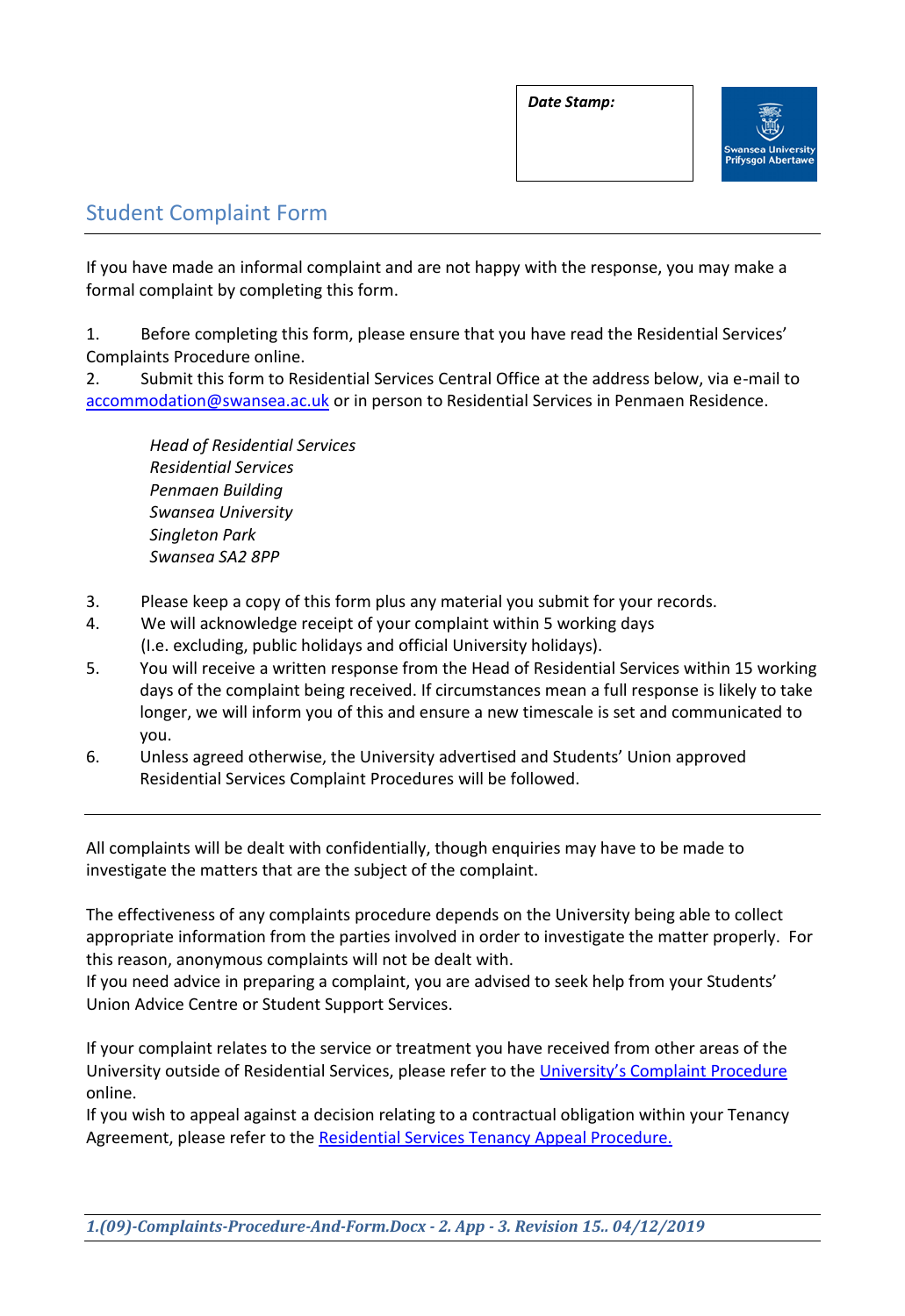*Date Stamp:*



# Residential Services Complaint Form

## **SECTION 1 – YOUR DETAILS**

| <b>Student No:</b>        | <b>Full Name:</b> |
|---------------------------|-------------------|
| <b>Contact Tel. No:</b>   |                   |
| <b>Term Time Address:</b> |                   |
| <b>Postal Address:</b>    |                   |
|                           |                   |
|                           |                   |
| <b>Email Address:</b>     |                   |

### **SECTION 2 – YOUR APPEAL**

| $\vert$ (a) Please set out the details of your complaint, including dates or incidents or events if<br>appropriate, with copies of any relevant documents/photos. |  |
|-------------------------------------------------------------------------------------------------------------------------------------------------------------------|--|
|                                                                                                                                                                   |  |
|                                                                                                                                                                   |  |
|                                                                                                                                                                   |  |
|                                                                                                                                                                   |  |
|                                                                                                                                                                   |  |
|                                                                                                                                                                   |  |
|                                                                                                                                                                   |  |
|                                                                                                                                                                   |  |
|                                                                                                                                                                   |  |
|                                                                                                                                                                   |  |
|                                                                                                                                                                   |  |
|                                                                                                                                                                   |  |
|                                                                                                                                                                   |  |
|                                                                                                                                                                   |  |
|                                                                                                                                                                   |  |
|                                                                                                                                                                   |  |
| (b) Please explain what steps you have taken to resolve your complaint informally and attach<br>copies of any relevant correspondence                             |  |
|                                                                                                                                                                   |  |
|                                                                                                                                                                   |  |
|                                                                                                                                                                   |  |
|                                                                                                                                                                   |  |
|                                                                                                                                                                   |  |
|                                                                                                                                                                   |  |
|                                                                                                                                                                   |  |
|                                                                                                                                                                   |  |
|                                                                                                                                                                   |  |